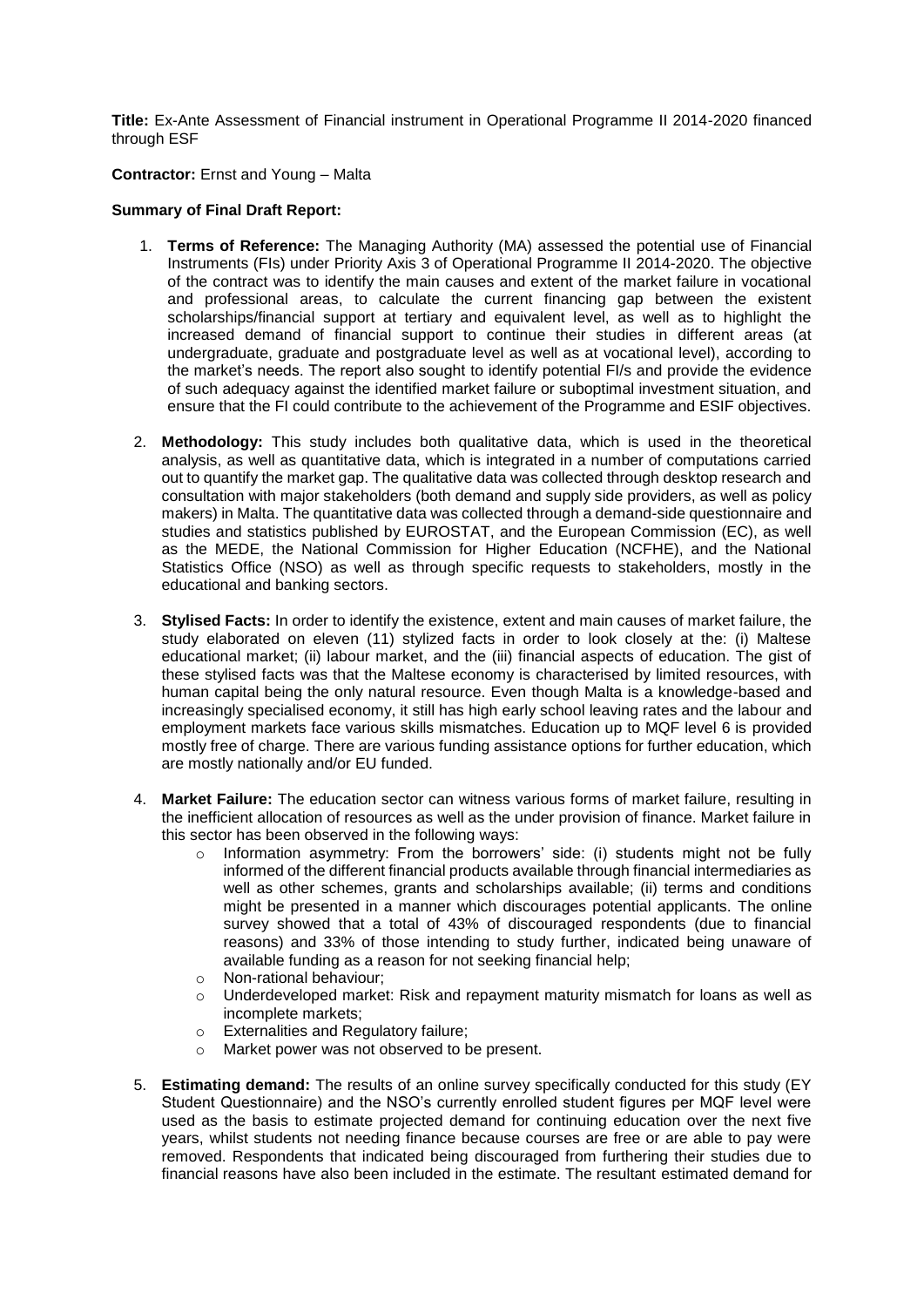continuing education ranged between 4,905 (for 1 enrolment cycle) and 13,071 individuals (over 5 enrolment cycles), spread across MQF levels 5 - 8.

As for timeframes, the respondents of the online survey indicated the following:



Moreover, the demand for financing was calculated as follows:

| Total Estimated Enrolled Student Demand (A+B)               |                                                       | Average Student Expenditure (E) <sup>1</sup> |
|-------------------------------------------------------------|-------------------------------------------------------|----------------------------------------------|
| <b>Enrolled Student demand over the next 5</b><br>years (A) | <b>Discouraged Enrolled Student</b><br>Population (B) |                                              |
| % based on current level of education                       | % based on current level of<br>education              | Course fees $(E)$                            |
| + % interested in continuing to study in the<br>future      |                                                       |                                              |
| + % <5 years' timeframe for further studies                 |                                                       |                                              |
| + % currently studying full/part-time                       |                                                       | + Accommodation $(E)$                        |
| +% future level of education                                | +% who would not continue                             |                                              |
| + % mode of study                                           | study due to financial reasons                        |                                              |
| + % type of study                                           |                                                       | + Other <sup>2</sup> (€)                     |

6. **Estimating student expenditure:** The potential students' expenditure requirements over the next five years was calculated by multiplying this estimated enrolled demand by indicative study related expenditures. These expenses have been sourced from the EY Student Questionnaire, the ERASMUS programme guides as well as publicly available documents. These estimated study related expenditure requirements ranged between €100mln and €275mln over five years.

.

 $^{\rm 1}$  Average Student Expenditure was calculated through a combination of the Student Questionnaire, desk research and consultations with the relevant authorities. The education costs/expenses included in this scenario were agreed with the CA.

 $2^2$  'Other' costs relates to flights for foreign and blended courses..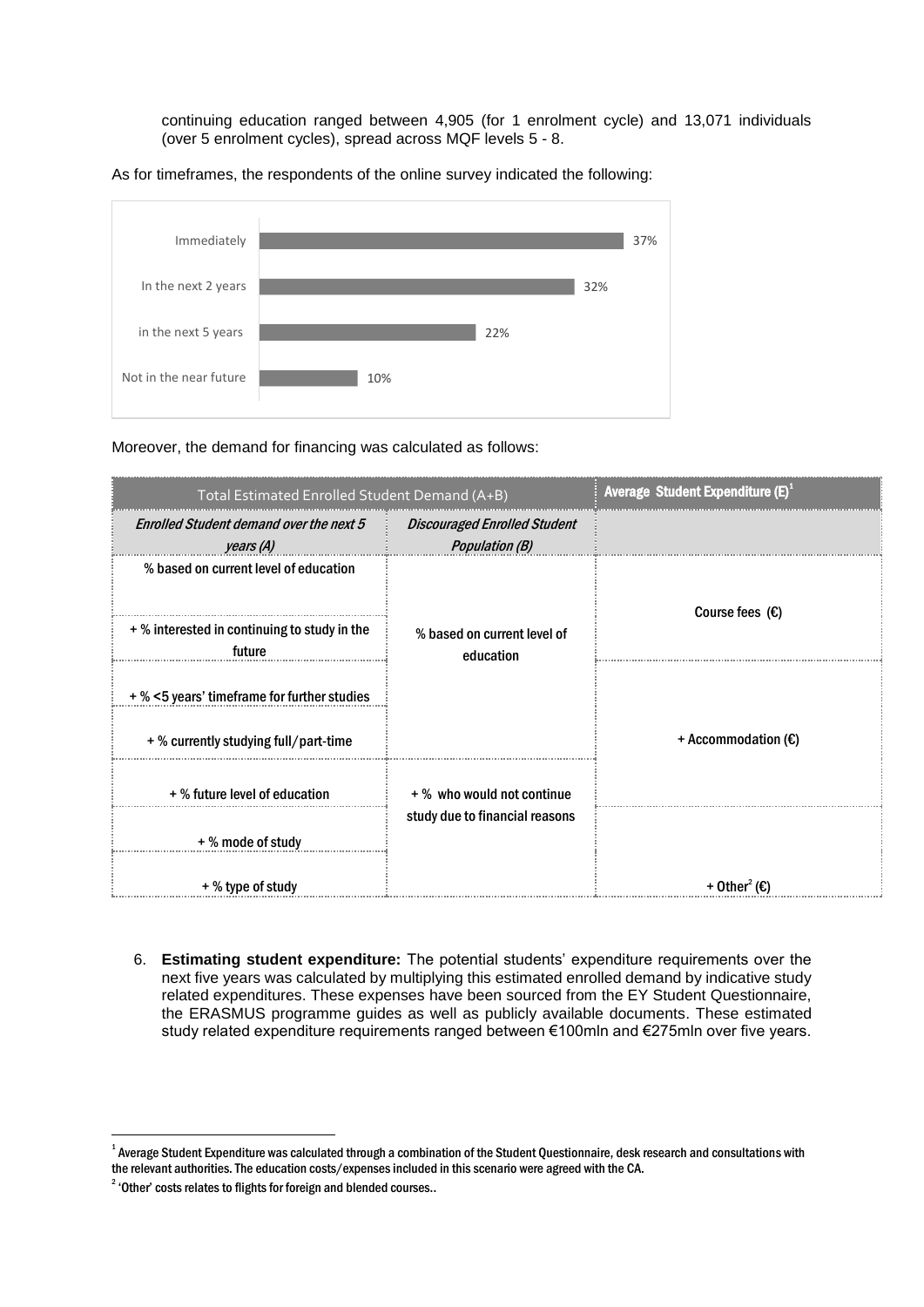7. **Financing Gap:** This was calculated by removing the projected estimated supply of financial assistance for 2014 - 2020 (€30.2 mln<sup>3</sup>) from the estimated demand for finance. The resultant gap ranges between €70mln (using the currently enrolled student population as a low limit) and €245mln (using the projected 5 year enrolment populations as the upper limit). This shows that a market gap exists as the current (and projected) supply of financing assistance in Malta for education is failing to satisfy local demand. Such a gap will also increase if the current grant (and tax credit) schemes are discontinued.

In short:

.

### Financing Gap =

(Total Estimated Enrolled Demand **X** Average Education Expenses Fees) **-** Total Supply of Financial Assistance

- 8. **Different financial instruments:** The research conducted, data collected and consultation meetings held, led to the identification of different types of measures and FIs which could target the identified market gap; (i) Select courses being provided free of charge, (ii) Grants and scholarships, (iii) Tax credits, (iv) Loans (including Loan guarantees, loans with lower interest rates ( "Soft loans"), a loan with a moratorium, and an income- contingent loan ), (v) Hybrid instrument: part grant-part loan, (vi) Job guarantees.
- 9. **Student preference:** The research has reinforced popular perceptions that students in Malta remain greatly dependent on non-repayable assistance. Students indicated direct grants and scholarships as their most preferred financing options, followed by tax credits, with finance (solely) through bank loans being the least popular. It is evident that Maltese residents are generally more cautious with regards to student loan take-up, notwithstanding the existence of various products offered through commercial banks.



#### *Preferred means to fund future studies*

 $^{\rm 3}$  The estimates used to quantify the projected supply of assistance over the next five years emanate from allocated to 2014-2020 OPII Programming period ESF allocations, as well as data gathered from the commercial banks in Malta, Malta Enterprise and MEDE, amongst others.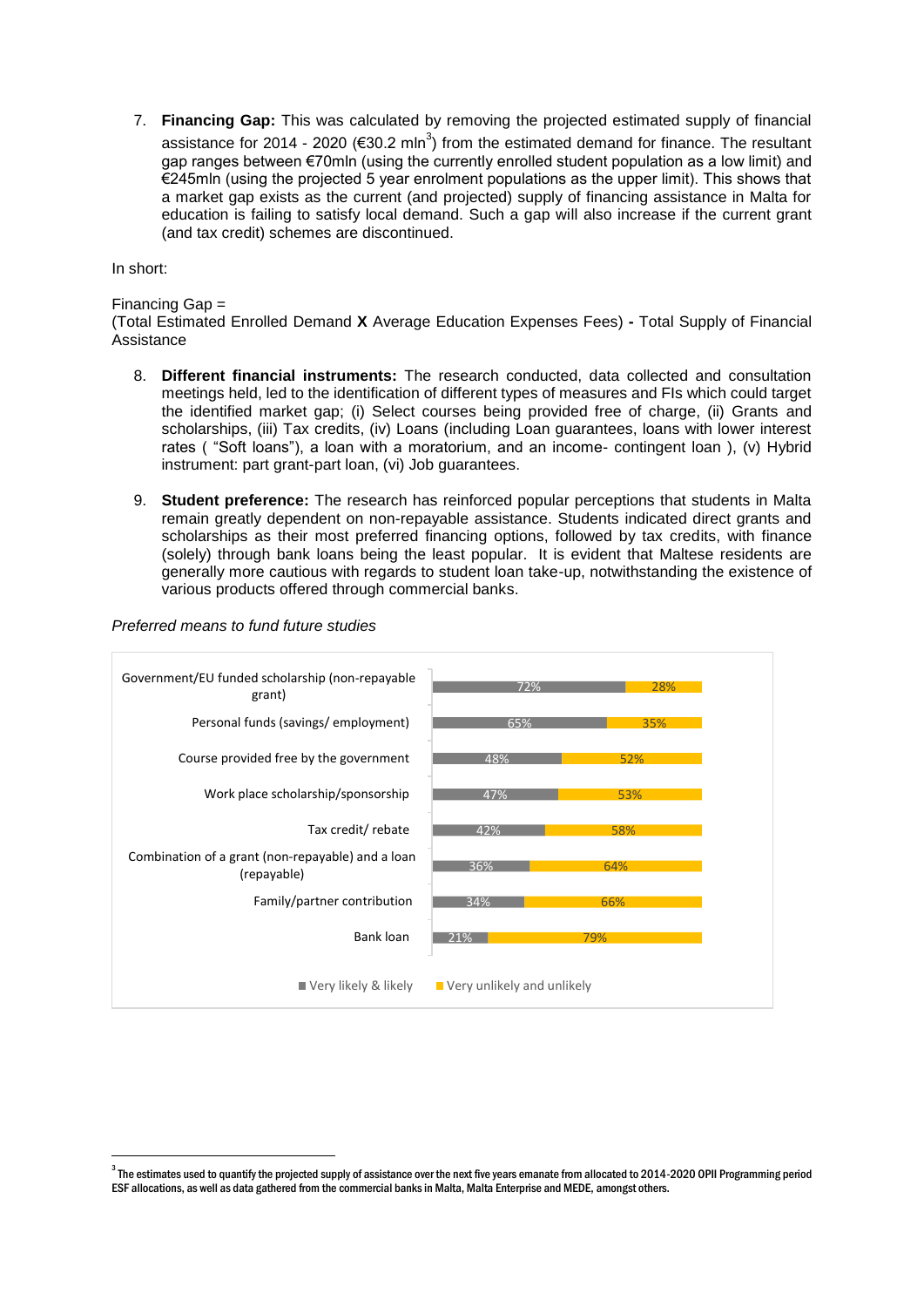# *Reasons for not considering loans*



*Attempts to obtain financial assistance to continue studying (by education level)*

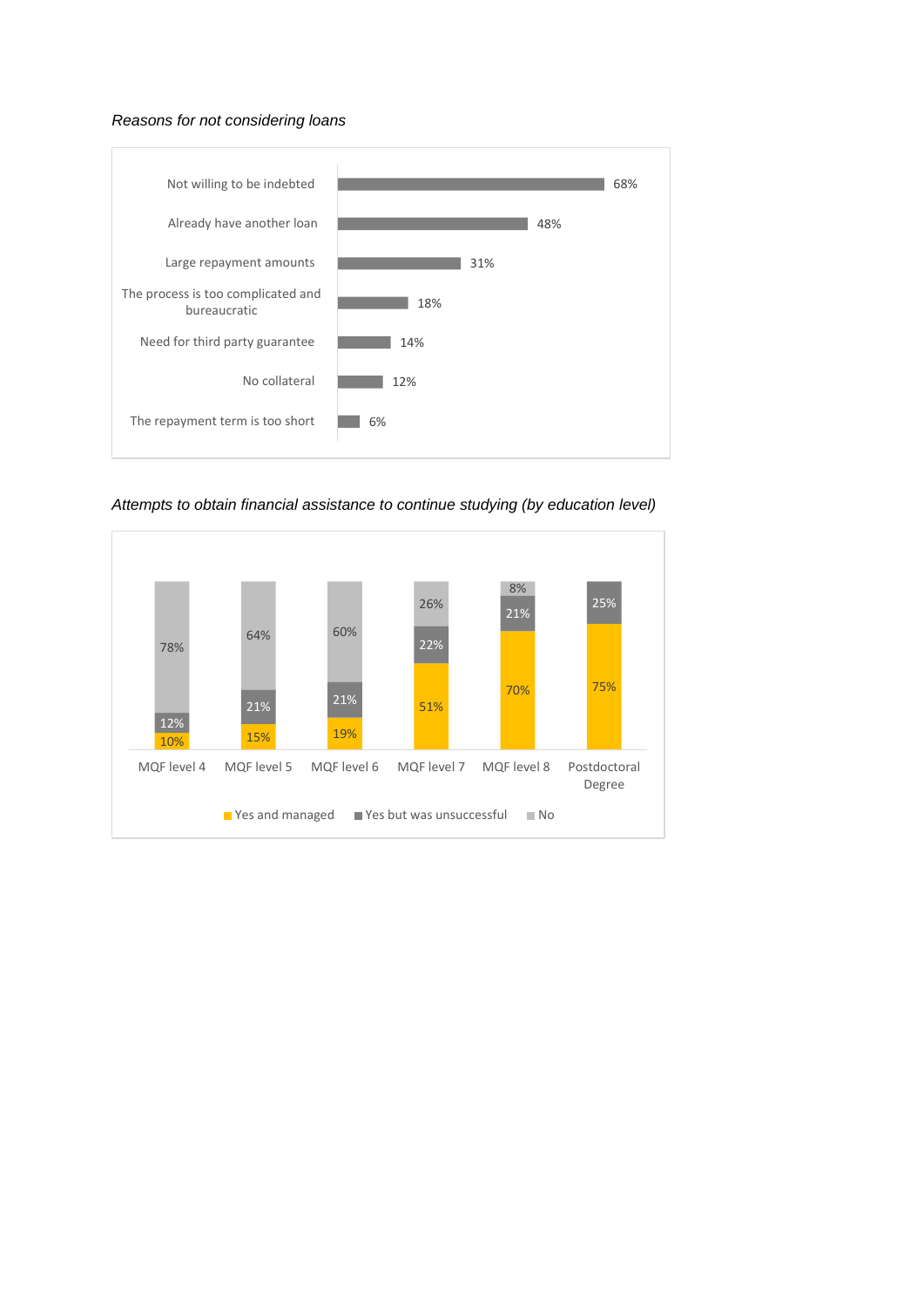



- 10. **Variant loan options:** From the loan options analysed, a mixture of a grant and loan is considered the most favourable option followed by lower interest rate loans. Students that are discouraged to continue studying due to financial reasons are more in favour of incomecontingent loans than lower-interest rate loans. A loan with a moratorium and a low collateral loan are considered the least attractive options to continue studying, for both those that are interested in further studies, and those that are currently discouraged to do so due to financial reasons. (Figures provided above.)
- 11. **Previous FIs' in education**: No particular experience in the EU exists regarding the utilisation of FI's that are financed by the ESF and applied to (financially) assist students to continue to study, with the very limited possible exception of the ERASMUS Master Loan programme. Through this programme students (from a few European countries) are being offered (loan) assistance to students following MQF level 7 courses. Malta is currently not participating in this Programme.
- 12. **Shortfall in supply of assistance:** Analysis of supply and demand in Malta for scholarships and assistance over the past decade sees a consistent shortfall between demand for assistance and available assistance. Certain subjects and levels have also not been covered by available assistance. Some students also claim that the assistance granted does not adequately cover study related expenditure, especially for certain types of courses. It is also clear that lack of adequate funding is just one of the reasons for failure to continue studying. Other factors, such as work and family commitments, are also possible.
- 13. **Potential FI budget**: Malta's OPII PA3 currently has an indicative budget of around €38 million and projects to the tune of €11 million have already been committed. Hence even if no other projects are approved under this PA (which is practically impossible) the maximum budget (or ceiling), for an FI coming from an ESIF contribution currently amounts to €27mln for the rest of the programming period.
- 14. **Take up with status quo:** It is expected that students in Malta will continue to prefer nonrepayable grants over repayable loan products. Hence new 'standalone' and separate study loan products in Malta may not generate significant demand from students, especially if the currently envisaged (non-repayable) scholarship grants and the tax credits scheme/s continue at the same time. Interest in a new FI would be stimulated through the conditions it offers, such as the possibility for advance payments and the repayment terms being offered (which need to be long term or subsidized further in the case of specific disadvantaged cohorts). The most appropriate financial product to address the identified 'student' market needs is a combined part loan part grant financial instrument.